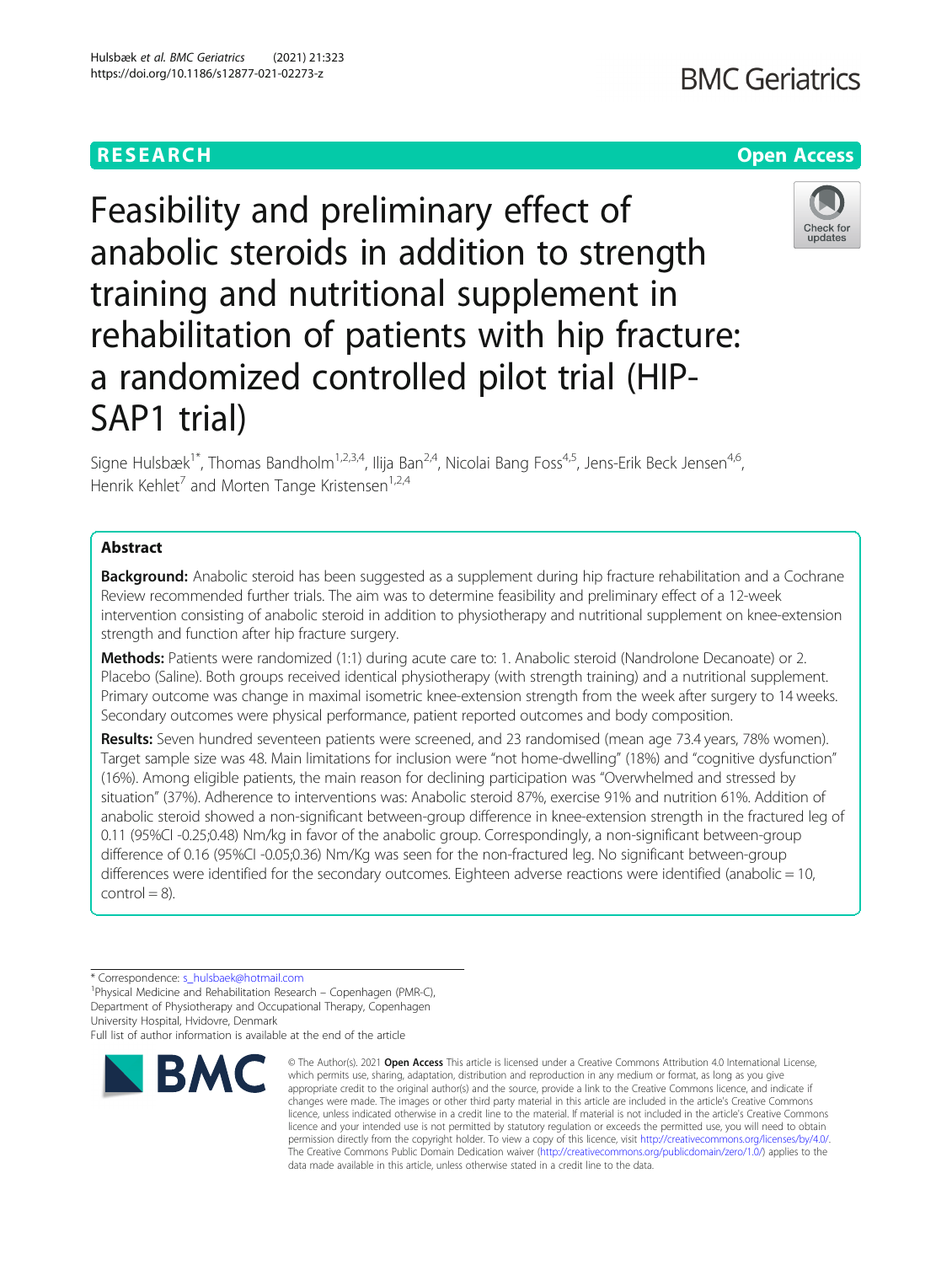Conclusions: Early inclusion after hip fracture surgery to this trial seemed non-feasible, primarily due to slow recruitment. Although inconclusive, positive tendencies were seen for the addition of anabolic steroid.

**Trial registration: [Clinicaltrials.gov](http://clinicaltrials.gov) [NCT03545347.](https://clinicaltrials.gov/ct2/show/NCT03545347?term=NCT03545347.&draw=2&rank=1)** 

Keywords: Rehabilitation, Strength training, Nutritional supplement, Anabolic steroid, Hip fracture, Physical therapy, Physical function, Body composition

# Introduction

Patients with a hip fracture are a vulnerable group with high morbidity and mortality. Sustaining a hip fracture leads to large strength deficits [[1,](#page-9-0) [2](#page-9-0)], causing loss of function, disability and further falls [[3](#page-9-0)–[5\]](#page-9-0). As such, a hip fracture often result in loss of independence, change of residence, more fractures and high mortality rates [\[6](#page-9-0)–[9](#page-9-0)], and constitutes a substantial economic burden to the health care system [[10,](#page-9-0) [11](#page-9-0)]. Although positive effects on mobility of structured exercise interventions including strength training are reported  $[12-15]$  $[12-15]$  $[12-15]$  $[12-15]$  $[12-15]$ , these interventions alone are insufficient to overcome the major longterm negative impact of a hip fracture on physical function [[7\]](#page-9-0). Thus, it has been argued to investigate the effect of multimodal interventions including muscle-enhancing medicine [[4,](#page-9-0) [9,](#page-9-0) [16,](#page-9-0) [17\]](#page-9-0).

A Cochrane Review (2014) evaluated the effect of anabolic steroids in rehabilitation following hip fracture surgery on functional outcome and adverse events [\[18](#page-9-0)]. Positive tendencies were identified, but due to high risk of bias, further trials were suggested [[18\]](#page-9-0).

Consequently, and based on existing knowledge on rehabilitation following hip fracture [[12](#page-9-0), [13](#page-9-0), [15](#page-9-0)] and review recommendations [[4,](#page-9-0) [9,](#page-9-0) [12](#page-9-0), [17,](#page-9-0) [18\]](#page-9-0), we investigated an early multimodal intervention consisting of anabolic steroid, nutritional supplement and exercise, to enhance short and long term outcomes after a hip fracture.

#### Purpose

The aim of this pilot trial was to investigate the feasibility and preliminary effect of a 12-week intervention consisting of anabolic steroid in addition to physiotherapy and protein-rich nutritional supplement on kneeextension strength and function at 14-weeks follow-up after hip fracture surgery. Hypotheses are described in the protocol [[19\]](#page-9-0).

# Methods

### Trial design

This is the primary trial report for the HIP-SAP1 trial. A randomized (1:1), blinded, single-center, placebocontrolled, two-armed, parallel-group, superiority pilot trial. The trial was approved by the Capital Region's Research Ethics Committee (H-18004495) and the Danish Medicine Agency (EudraCT: 2017–001543-13)

and registered with the Danish Data Protection Agency, Journal no.: AHH-2017-090, I-Suite No.: 05980. It adhered to the principles of ICH-GCP and was monitored by a local Good Clinical Practice (GCP) Unit. Reporting of the trial follows the CONSORT checklist [\[20](#page-9-0)], and the intervention is described according to the TIDieR checklist [[21](#page-9-0)]. Pre-registration at [ClinicalTrials.gov,](http://clinicaltrials.gov) registration number NCT03545347 (04/06/2018). The trial protocol was published December 23, 2019 [\[19](#page-9-0)].

#### Changes to method after trial commencement

The inclusion period was extended with 1 year due to slow recruitment. Nonetheless, the trial was prematurely discontinued due to slow recruitment. All other changes have been reported previously [[19\]](#page-9-0).

# **Participants**

Patients admitted to the Hip Fracture Unit, at the Orthopedic Department, Hvidovre Hospital, University of Copenhagen was screened for eligibility from 5th June 2018 to 24th February 2020. Sampling method was consecutive, though screening was discontinued during trial staff's absence. A full list of eligibility criteria has been published previously [[19\]](#page-9-0). Briefly, patients had to be aged 60 or above, prefracture home-dwelling, with indoor walking ability and without cognitive dysfunction (disoriented, dementia, delirium). Eligible patients were addressed at the ward 1–4 days post-surgery. Full oral and written information was provided by the project coordinator (PhD student and physiotherapist with 12 years' experience within hip fracture rehabilitation). Patients were offered at least 24 h to consider participation and had the opportunity of having a relative or other person accompanying for further information. Patients who agreed to participate signed an informed consent form.

# Intervention

Patients were randomized (1:1) to one of two arms: 1. anabolic steroid (INT) or 2. placebo (CON). Both groups followed identical physiotherapy and nutritional supplement programs. A detailed intervention description has been published [[19](#page-9-0)]. Below is a summery.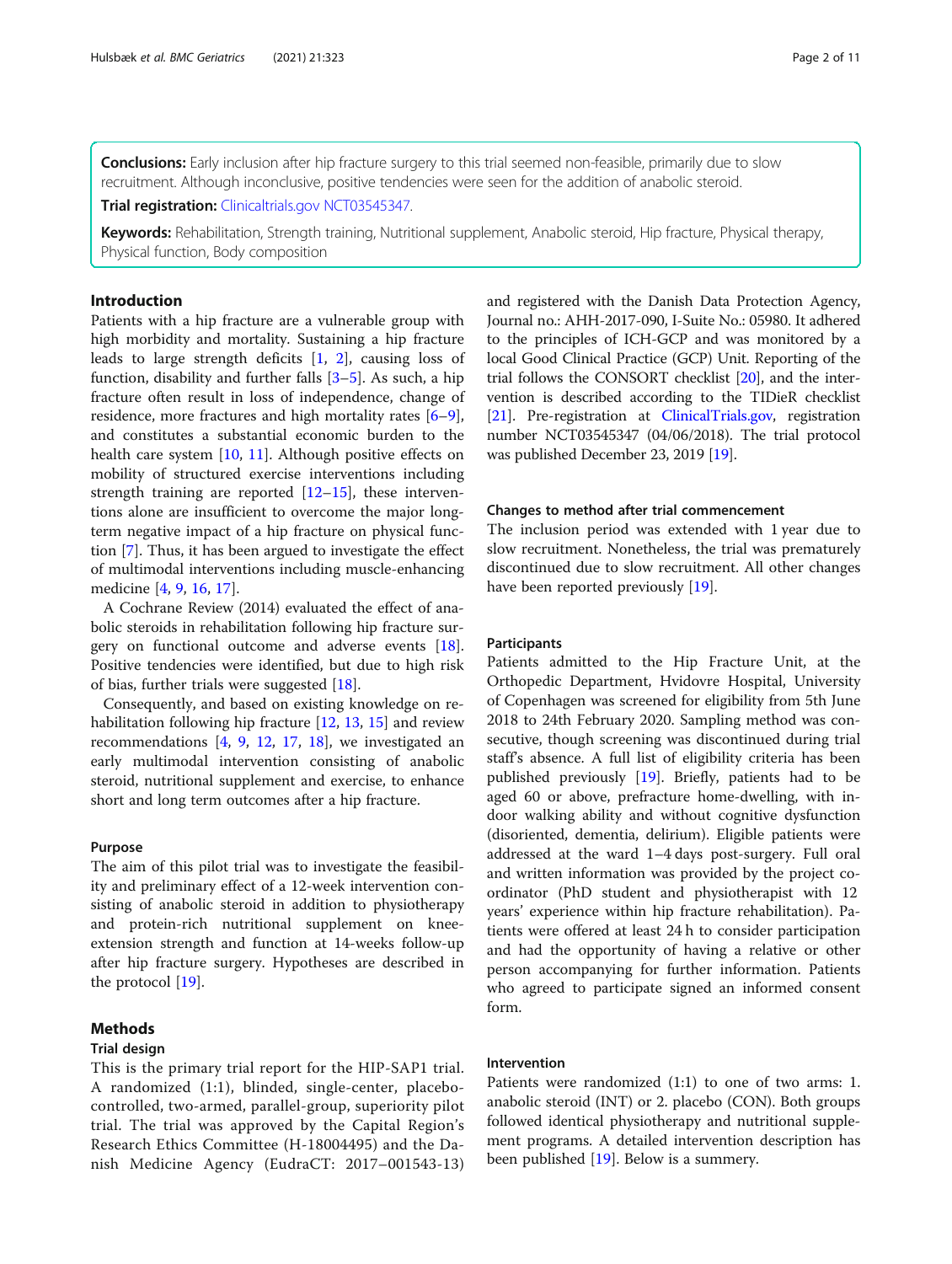# Trial medication

Active arm (INT) Every 3 weeks the patients received intramuscular injections of nandrolone decanoate (Deca-Durabolin 50 mg/ml produced by Aspen). First injection was administered at baseline and last injection at week 12. Women received 50 mg; men with total testosterone ≥11 nmol/l received 100 mg, and men with total testosterone < 11 nmol/l received a dose of 200 mg.

Placebo arm (CON) Following the same intervals as for the active agent, patients received a placebo injection of 1 ml Sodium Chloride 9 mg/ml (produced by Fresenius Kabi). The injection was administered at the same site as the active agent. The product has no medical therapeutic effect.

# Nutritional supplement

Two daily nutritional drinks were offered during hospital admission as standard procedure. The protein-rich nutritional supplement was planned to account for at least 35% of the patient's daily protein requirement. The recommendations for geriatric patients with acute disease is 1.2–1.5 g/kg bodyweight/day [[22\]](#page-9-0). The standard used at the hip fracture unit is 1.35 g/kg bodyweight/day. The protein-rich nutritional supplement is a liquid containing 18 g milk-based protein pr. bottle (Nestlé Resource 2.0 + fiber). Based on the standard used in this trial, patients received 2 bottles per day for 12 weeks.

#### Physiotherapy

Physiotherapy was started on postoperative day 1 and included functional exercises such as transfers and walking, as well as exercise therapy primarily aimed at lower extremities. An exercise guide of 12 exercises was handed out and progressed individually [\[1](#page-9-0)]. After discharge, patients were referred for physiotherapy in the municipality. The patients received physiotherapy 1 h twice a week, up to and including the 12th week after inclusion in the trial. The training session consisted of warm up, functional training, balance training, lower limb exercises and progressive strength training. Two strength training exercises were mandatory (knee-extension and leg press) and performed according to a standardized protocol with 3 sets of each exercise. In the first 2 weeks the number of repetitions was 15 with an intensity of 15 repetition maximum (RM), hereafter 2 weeks of 12 repetitions with 12 RM and for the remaining 8 weeks 10 repetitions with 10 RM [\[23](#page-10-0)]. The physiotherapist logged the load, number of repetitions and pain for each set during the session [[19\]](#page-9-0) and assisted the patient in progressing the load on a set to set basis if possible, or at least from session to session.

## General trial treatment procedures

Patients included in the trial followed the departments standard procedures for surgery [[24](#page-10-0)], anesthesia and peri-operative care. Standard perioperative care includes D-vitamin and calcium supplement dependent on the patient's individual level. After enrollment, baseline testing was carried out by the project coordinator. Due to the extensive test battery, baseline testing often extended over 2 days, within post-operative day 3–10. Patients were randomized after baseline testing. Hereafter, the first injection of the trial solutions was administered by a dedicated nurse. Throughout the trial, weekly telephone calls were conducted by the project coordinator to ensure and monitor compliance as well as detect potential adverse events. The patient visited the hospital every 3rd week, where blood tests was carried out, safety parameters assed and trial medication administered. The project coordinator and dedicated nurse undertook the assessments and medication administration. Further, nutritional supplement covering the following 3 weeks were handed out. Patients were offered free transportation.

# Feasibility outcomes

The following feasibility aspects were assessed: Number of eligible patients, inclusion rate per month, feasibility and suitability of outcome measures, the acceptability to the patients of the treatments, adherence to the treatment, retention to the scheduled controls and follow-up, and number and severity of adverse events.

# Outcomes of effectiveness

Blinded outcome assessment was conducted at baseline and at follow-up (week 14) by the project coordinator. Outcomes and time of assessment are described in detail in the published protocol [[19](#page-9-0)]. Below is a short description.

#### Primary outcome

Change in maximal isometric knee-extension strength (Nm/Kg) in the fractured limb from baseline to 14-week follow-up was measured using a belt fixated handheld dynamometer (Commander Muscle Tester; JTech Medical Utah, USA) [\[1](#page-9-0), [23](#page-10-0), [25\]](#page-10-0). The test is conducted as described in the protocol with the patient seated on the bedside, hips, and knee joint angle in 90° flexion and hands placed on the mattress for support [[19\]](#page-9-0).

#### Secondary outcomes

Performance measures, patient reported outcomes (PROM's), measures of body composition, hormone levels and lipid profile are described in eMethods in Additional file [1](#page-8-0) and published previously [[19\]](#page-9-0).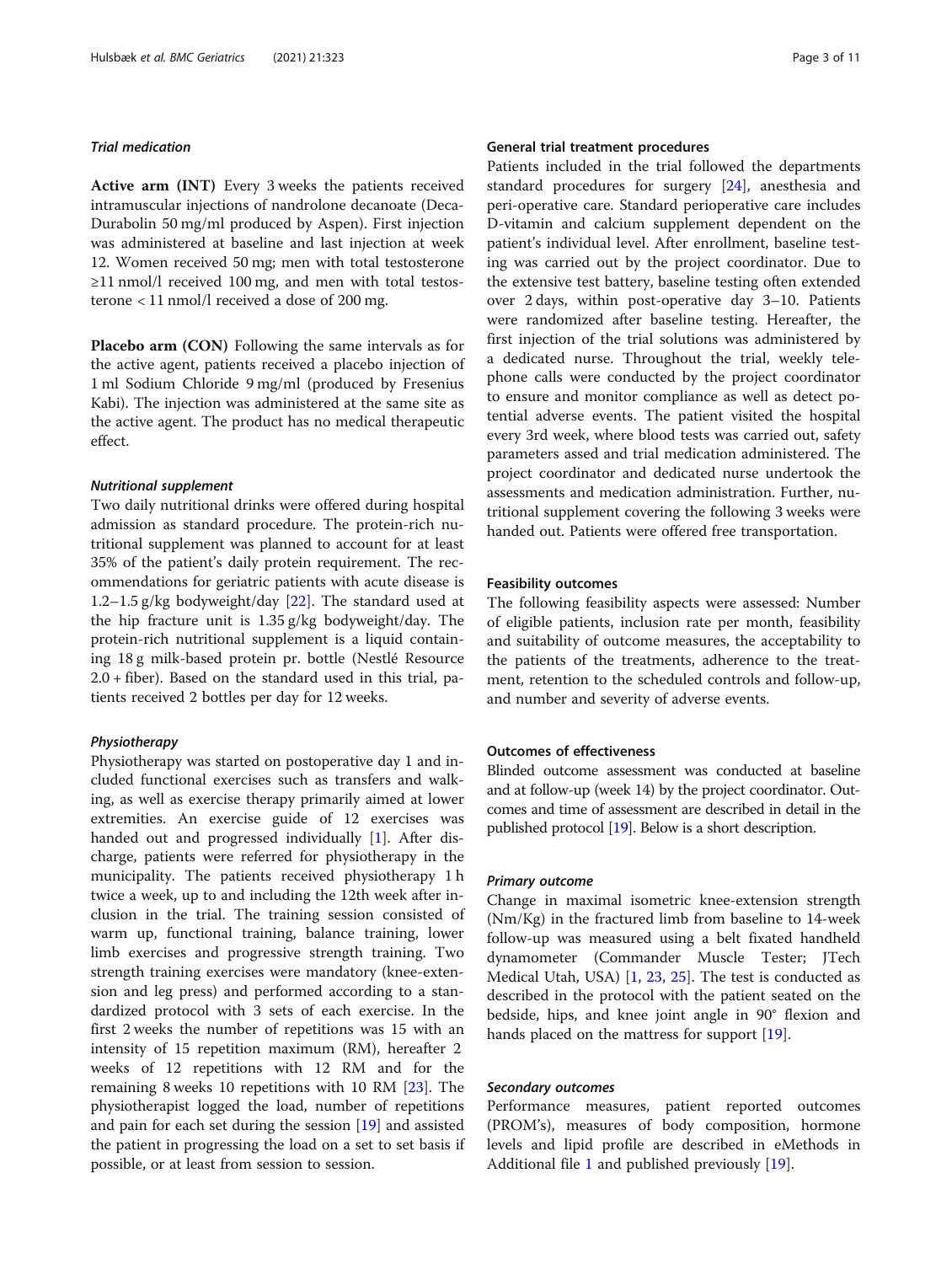#### Safety parameters

Safety parameters were assessed at baseline, 3,6,9,12,14 weeks after inclusion.

The following blood tests were assessed: Hemoglobin, hematocrit, creatinine, carbamide, sodium (Na+), potassium (K+), calcium, INR (P-Coagulation), liver tests, PSA, glucose. Safety thresholds were defined for the following 3 parameters: Hematocrit (safety threshold: Values > 0.50); liver tests (safety threshold: If liver test values are  $> 3$  times the upper limit of normal); PSA (safety threshold: If PSA increases to more than 50%). Other safety parameters were: Blood pressure, facial hirsutism (Ferriman-Galwey hirsutism score,2 face related items) [\[26\]](#page-10-0), hoarseness, edema in non-fractured leg, falls. If values exceeded the safety thresholds the treatment with Deca-Durabolin was discontinued. Further, if women experienced displeasing androgenic side effects, treatment was discontinued.

Adverse events (AE) and reactions (AR) including severity and expectedness was recorded throughout the trial period in accordance with European guidelines [[27](#page-10-0)] as described in the protocol [[19\]](#page-9-0).

#### Sample size

Sample size calculation for the primary outcome; change in knee-extension strength of the fractured limb, were made to detect a between-group difference in the change score of 0.2 Nm/kg in favor of the intervention group using Lehr's formula with an SD of 0.22 Nm/kg [[1](#page-9-0), [19](#page-9-0)]. Based on these estimates, 20 patients were needed in each group using a standard of 80% power and type 1 error rate of 5%. To allow for a 20% dropout rate, 48 patients were planned for inclusion.

#### Randomization and allocation

The patients were randomly assigned using a 1:1 allocation ratio. Block randomization (blocks of 2 and 4) was performed and patients were stratified for type of fracture and sex. The allocation sequence was computer generated (random number generator) by a qualified person not involved in the trial. The allocation sequence was retained in a locked cabinet by the person generating the sequence. To ensure allocation sequence concealment, sequentially numbered, opaque, sealed envelopes were used. When a patient entered the trial, the coded envelope was broken by the nurse injecting the trial medication and the envelope was retained by the nurse.

#### Blinding procedure

The patients, the healthcare providers, intervention deliverers, data collectors, outcome assessors were all blinded to group allocation. The only person not blinded were the dedicated nurse drawing the envelope and injecting the trial medication.

#### Statistical analyses

Descriptive statistics are used to present baseline characteristics. Primary and secondary outcomes are presented as mean (SD) for the sake of simplicity, although normality of distribution is difficult to assess when dealing with small samples. Mean within-group and betweengroup differences are reported with 95% confidence intervals (CI) and analyzed using a 'Two sample t-test' or 'Wilcoxon rank sum' depended on our best judgement of normality of distribution of the change score. The primary analysis involved all randomly assigned patients with data ("available cases",  $n = 21$ ) and is here referred to as modified intention-to-treat analysis. Due to the small sample size, missing data was not imputed. The level of significance was set at  $p < 0.05$ .

Secondary per-protocol analyzes were conducted for the primary outcome, excluding patients with less than 75% adherence to training sessions and 80% received injections (in the protocol 100% adherence to injections was stated, which seems unrealistic high, and has been corrected). Since intake of the nutritional supplement was low, no per-protocol analysis was conducted based on the nutritional intake.

## Results

# Recruitment and feasibility

Out of 717 screened patients, 29 were included from 6th of June 2018 until 24th February 2020 equivalent to 89 weeks (Fig. [1\)](#page-4-0). Inclusion was discontinued for 23 weeks due to trial staff absence, resulting in an actual inclusion period 16.5 months, equivalent to an inclusion rate of approximately 1.8 patients per month. Reasons for nonparticipation are presented in eTable 1 (Additional file [1](#page-8-0)), and the two most dominant reasons were "not homedwelling" (18%) and "cognitive dysfunction" (16%). The number of patients declining to participate in the trial was 41, and the most common reason was "Overwhelmed and stressed by situation (37%) (eTable 2, Additional file [1](#page-8-0)). Thus, only 23 patients could be randomized; 12 patients were allocated to INT and 11 to CON (Fig. [1](#page-4-0)). One patient in each group dropped out within the first 2 weeks and both declined participation in the follow-up assessment.

## Baseline data

Mean age of the randomized participants was 73.4 (6.7, range 62–85) years and 78% were women. In comparison, the mean age of 717 screened patients were 78.3 (12.2) with 66% women. Participants in general had a high prefracture functional level and 91% were discharged home after median 8 (7–9) days hospitalization. No important differences were identified between INT and CON at baseline (Table [1\)](#page-5-0).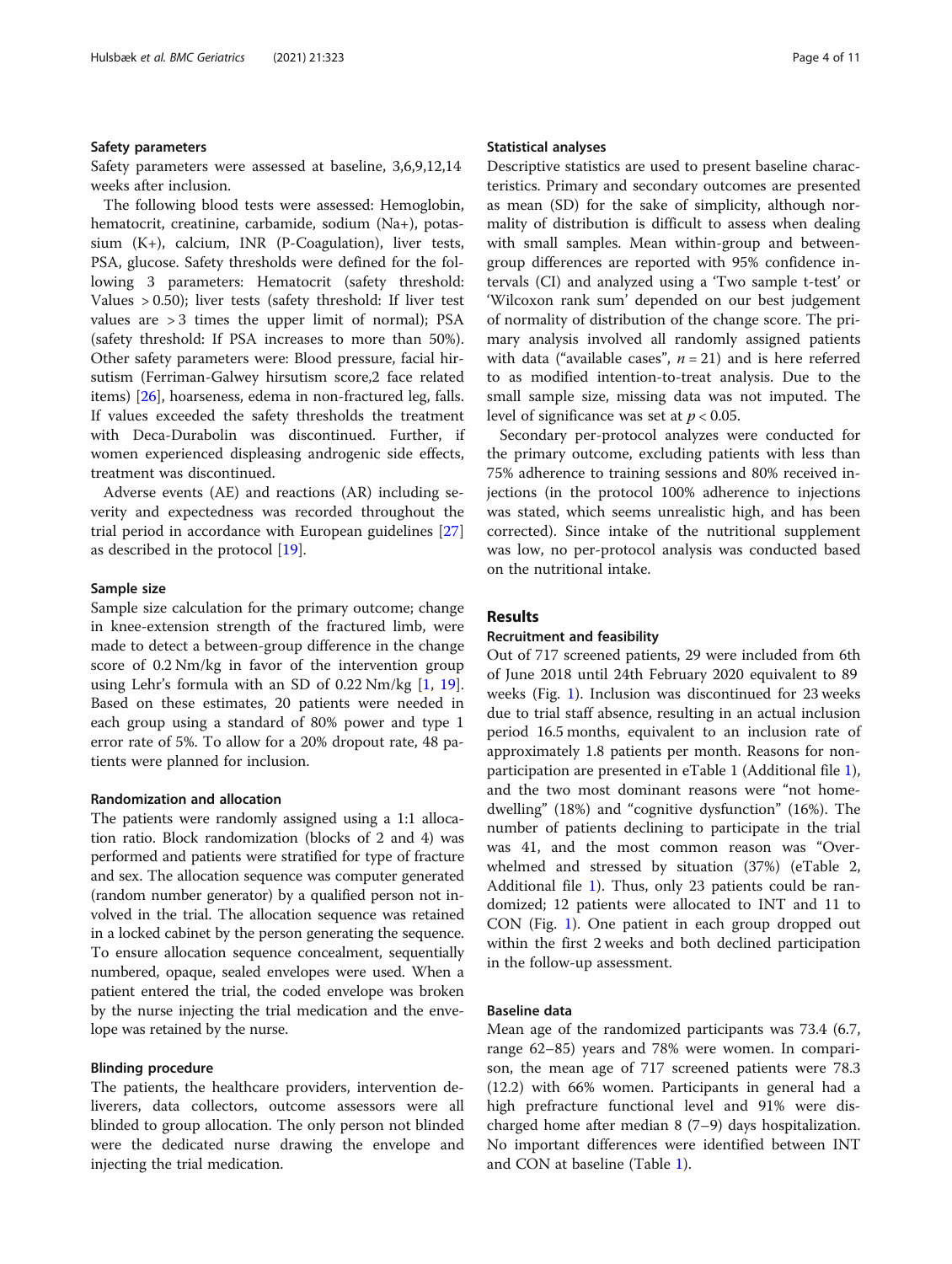<span id="page-4-0"></span>

# Adherence

#### Medication

Six out of the 21 participants did not receive all 5 injections of the trial solutions; 5 where in the INT and 1 in the CON. Of the 5 in the INT, 1 stopped after 2 injections due to covid-19 and the risk of getting infected by contact to hospital staff, 1 stopped after 2 injections due to a nonrelated event (myocardial infarction – pre-existing coronary stenosis), 1 stopped after 2 injections because of increased liver parameters (classified as related), 1 stopped after 3 injections due to increased perspiration and facial hirsutism (related) and 1 missed 1 injection due to slightly increased PSA value (related). Further, 1 in the CON stopped after 3 injections due to increased liver parameters. Summed up, adherence to injections was 87%.

# Exercise

The 21 patients exercised in 9 different rehabilitation centers in the uptake area of the hospital. Due to Covid-

19 lockdown, 3 patients discontinued the planned exercise intervention in the municipality. These patients were instructed in home exercises (sit to stand, steps/ stairs, hip exercises for abductors and extensors) and encouraged to stay as active as possible given the extraordinary situation. However, walking outside their home was restricted to a minimum. Generally, adherence to the municipality-based physiotherapy was excellent with 91%, and with an average of 21.3 (2.3) exercise sessions offered by the municipalities for the remaining 18 participants. Correspondingly, attendance to exercise sessions were 19.4 (2.1), while 1.8 (1.2) sessions were canceled by participants. Adherence to the progressive strength exercises were good, although 5 participants paused their knee-extension exercises due to pain for 1 to 4 sessions. Two of these participants also paused leg press simultaneously. During the first strength training session load-values varied a lot, since the therapist had to find the right load-level, therefore the load progression for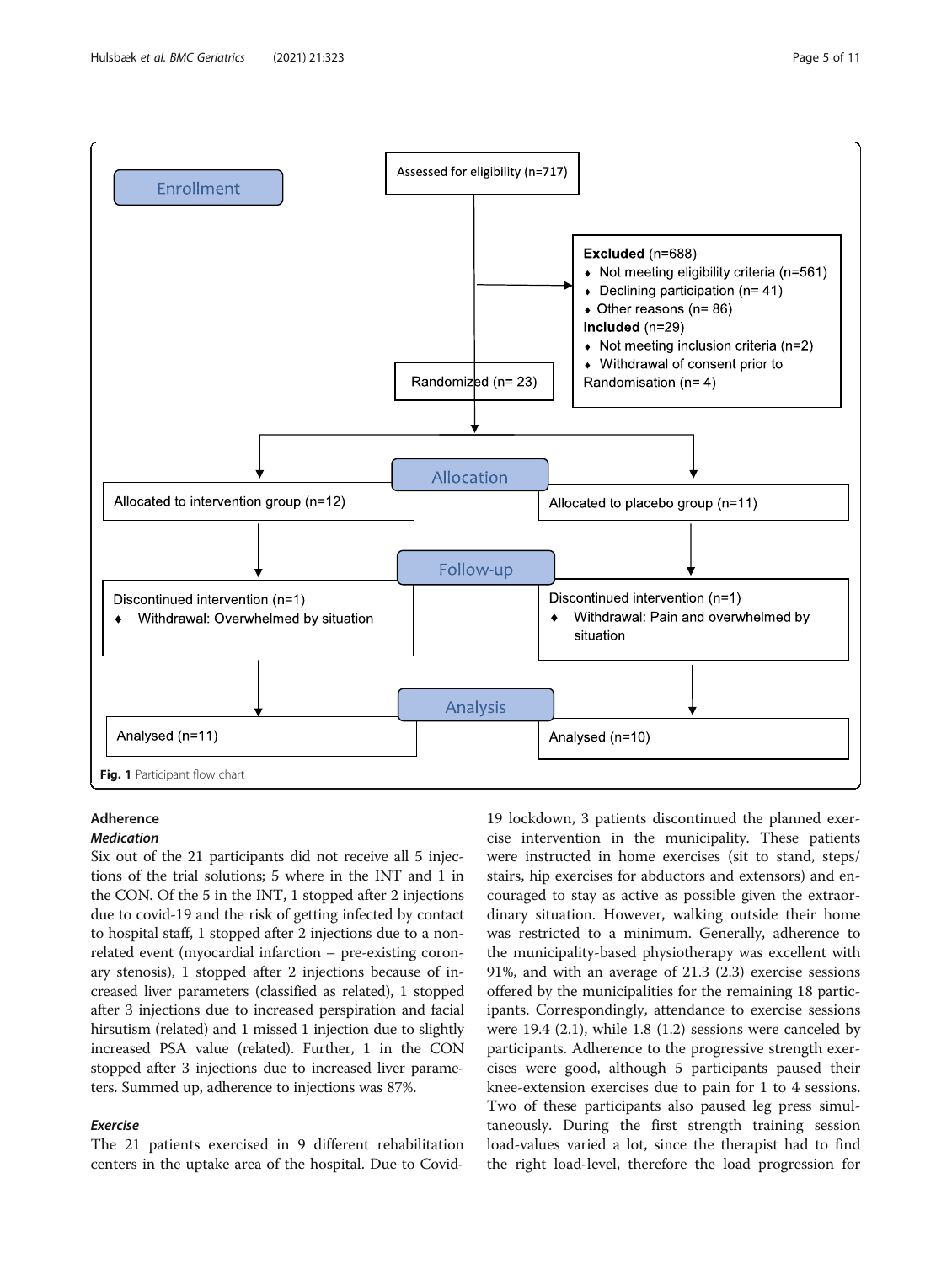|                                                             | Intervention<br>$(n = 12)$ | Control<br>$(n = 11)$ |
|-------------------------------------------------------------|----------------------------|-----------------------|
| Women n (%)                                                 | 9(75)                      | 9(82)                 |
| Men n (%)                                                   | 3(25)                      | 2(18)                 |
| Age (years), mean (SD)                                      | 73.5 (5.9)                 | 73.4(7.7)             |
| Body weight (kg), mean (SD)                                 | 74.5 (12.4)                | 77.4 (18.5)           |
| American Society of Anesthesiologist Grade (ASA), mean (SD) | 2.1(0.67)                  | 1.9(0.30)             |
| Number of pre-existing diagnoses <sup>a</sup> , mean (SD)   | 2.9(2.5)                   | 2.6(1.1)              |
| Fracture type, n (%)                                        |                            |                       |
| Intracapsular                                               | 9(75)                      | 7(64)                 |
| Extracapsular                                               | 3(25)                      | 4(36)                 |
| Type of surgery, n (%)                                      |                            |                       |
| 2 pins                                                      | $\mathbf{0}$               | 1(9)                  |
| Hemi/total arthroplasty                                     | 8(67)                      | 6(55)                 |
| Dynamic hip screw                                           | 1(8)                       | 1(9)                  |
| Intra medullar hip screw                                    | 3(25)                      | 3(27)                 |
| Living alone, n (%)                                         | 7(58)                      | 6(55)                 |
| Prefracture homecare                                        | 1(8.3)                     | 1(9.1)                |
| New Mobility Score, 0-9 points (prefracture), mean (SD)     | 8.6(0.8)                   | 8.5(1.0)              |
| Walking aid indoor, (prefracture), n (%)                    | $\overline{0}$             | 1(9)                  |
| Walking aid outdoor, (prefracture), n (%)                   | 2(17)                      | 2(18)                 |
| Discharged home, n (%)                                      | 11 (92)                    | 10(91)                |
| Length of stay (days), median (q1-q3)                       | $8(6-9)$                   | $8(7-9)$              |
| <sup>a</sup> Retrieved from hospital chart                  |                            |                       |

#### <span id="page-5-0"></span>**Table 1** Baseline characteristics of randomized participants ( $n = 23$ )

the first 2 weeks (15RM-period) is calculated from the 2nd to the 4th session. Training loads progressed satisfactorily within the different RM levels, as shown in eTable 3, additional file [1.](#page-8-0)

# Nutritional supplement

Average consumption of nutritional supplement was 61% of the planned 168 drinks, and with no significant difference between-groups (INT 58.5% vs CON 63.4%). Two participants did not want to drink the supplement at all. Nine out of 21 participants consumed more than 75%. The most frequent reason for non-consumption was loss of appetite, nausea, dislike taste and reflux.

# Hospital controls

Only 1 participant did not attend 3 of the scheduled controls due to Covid-19 lock-down (participants own decision), but attended the final follow-up. However, some patients expressed that getting out of the house and back and forth to the hospital was strenuous, during the first hospital visits. On the contrary, many patients expressed gratitude and felt good taken care of, due to the extra controls.

#### Feasibility and suitability of outcome measures

The extensive number of measurements was timeconsuming and exhausting to many of the participants at baseline and therefore testing often took place over 2 days. Still, high completeness of data suggest that it was feasible. The New Mobility Score (NMS), The Short Falls Efficacy Scale–International (FES-I), Geriatric Depression Scale (GDS) and Mini Nutritional Assessment– Short Form (MNA-SF) showed some ceiling effect. Some of the PROM's were a bit overlapping, and in future studies GDS could be left out as depression and anxiety to some extend are included in EQ-5D. DEXA-scanning during the first week after surgery was challenging for participants, as mobility was limited and they were restricted by pain.

## Primary outcome

Knee-extension strength of the fractured and nonfractured leg improved significantly in both groups from baseline to 14-week follow-up. Between-group difference of the fractured leg was insignificant 0.11 (95%Cl − 0.25; 0.48) Nm/kg in favor of the INT (Table [2\)](#page-6-0). The median percentage change in knee-extension strength of fractured leg was 178% (41–263) for INT and 50% (20–173) for CON ( $p = 0.28$ ). Corresponding, between-group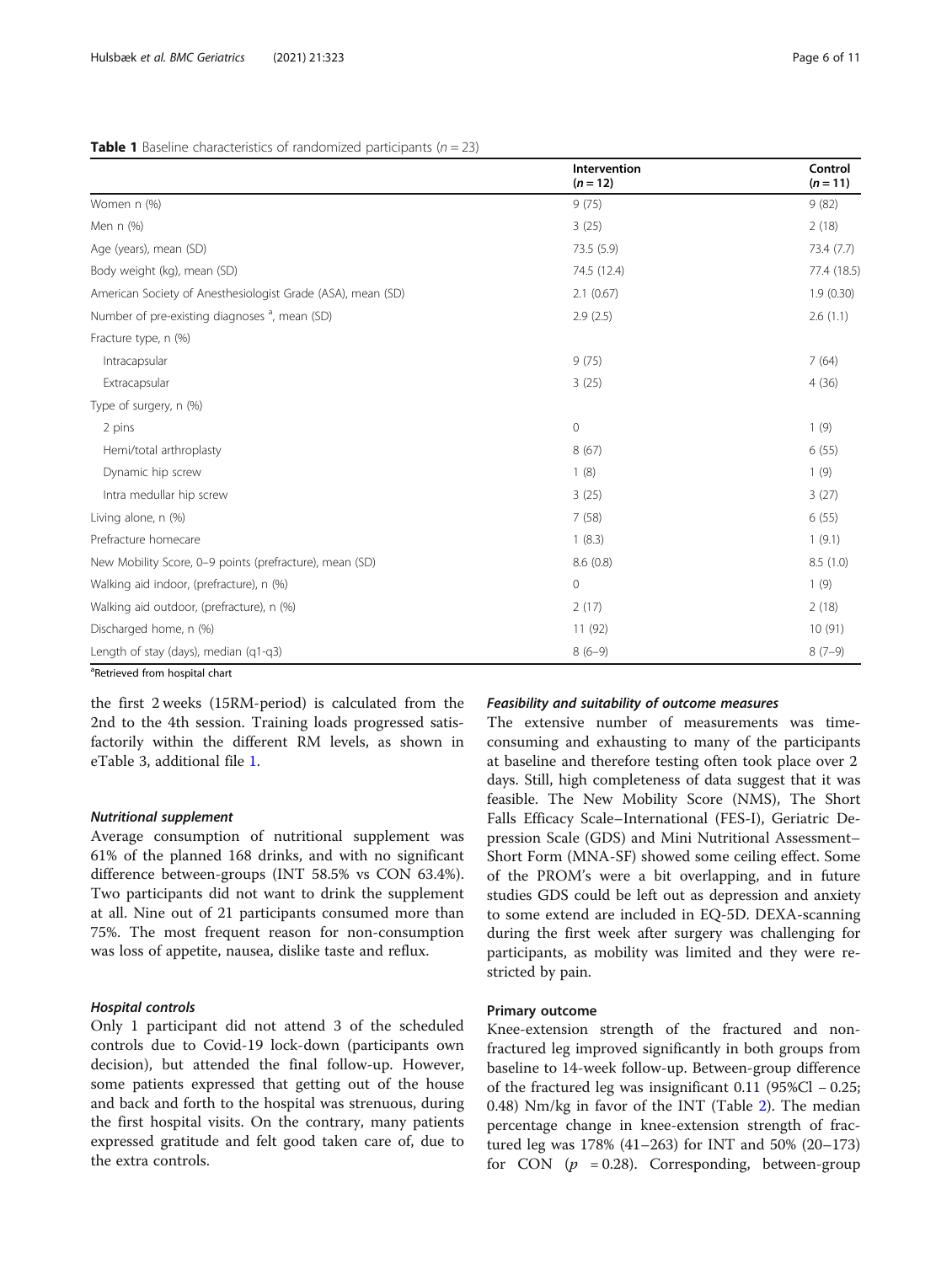| <b>Primary outcome</b>                  | <b>Baseline</b><br>Follow-up<br>Mean (SD)<br>Mean (SD) |                          |                          | Within-group difference<br>Mean (95% CI) |                          | Between-group<br>difference<br>Mean (95% CI) |                                 |  |
|-----------------------------------------|--------------------------------------------------------|--------------------------|--------------------------|------------------------------------------|--------------------------|----------------------------------------------|---------------------------------|--|
| <b>Modified intention-to-treat</b>      |                                                        |                          |                          |                                          |                          |                                              |                                 |  |
|                                         | <b>INT</b><br>$(n = 11)$                               | <b>CON</b><br>$(n = 10)$ | <b>INT</b><br>$(n = 11)$ | <b>CON</b><br>$(n = 10)$                 | <b>INT</b><br>$(n = 11)$ | <b>CON</b><br>$(n = 10)$                     |                                 |  |
| Strength, Fractured (Nm/kg)             | 0.56(0.38)                                             | 0.72(0.36)               | 1.17(0.46)               | 1.23(0.39)                               | 0.61(0.34;0.88)          | 0.50(0.21;0.79)                              | $0.11 (-0.25; 0.48)$            |  |
| Strength, non-fractured (Nm/kg)         | 1.07(0.45)                                             | 1.27(0.26)               | 1.35(0.39)               | 1.40(0.39)                               | 0.28(0.20;0.37)          | 0.13<br>$(-0.07;0.32)$                       | $0.16$ ( $-0.05$ ; 0.36)        |  |
| Strength, fractured % non-fractured (%) | 50.5(21.6)                                             | 59.4 (31.0)              | 84.6 (15.4)              | 89.1 (16.2)                              | 34.1 (16.5;51.6)         | 29.7<br>(9.0;50.3)                           | $4.4$ (-20.7; 29.5)             |  |
| Per protocol                            |                                                        |                          |                          |                                          |                          |                                              |                                 |  |
| Exercise <sup>a</sup>                   | $(n = 8)$                                              | $(n = 10)$               | $(n = 8)$                | $(n = 10)$                               | $(n = 8)$                | $(n = 10)$                                   |                                 |  |
| Strength, Fractured (Nm/kg)             | 0.62(0.42)                                             | 0.73(0.37)               | 1.35(0.40)               | 1.23(0.39)                               | $0.72$ $(0.42;1.03)$     | 0.50(0.21;0.79)                              | $0.23$ (-0.16; 0.61)            |  |
| Strength, non-fractured (Nm/kg)         | 1.15(0.50)                                             | 1.27(0.26)               | 1.45(0.40)               | 1.40(0.39)                               | 0.29(0.19;0.40)          | $0.13 (-0.07; 0.32)$                         | $0.17 (-0.04; 0.37)$            |  |
| <b>Injections</b>                       | $(n = 7)$                                              | $(n = 9)$                | $(n = 7)$                | $(n = 9)$                                | $(n = 7)$                | $(n = 9)$                                    |                                 |  |
| Strength, Fractured (Nm/kg)             | 0.36(0.17)                                             | 0.69(0.37)               | 1.14(0.45)               | 1.25(0.40)                               | 0.78(0.47;1.09)          | $0.56$ $(0.26;0.85)$                         | $0.22$ (-0.17;0.61)             |  |
| Strength, non-fractured (Nm/kg)         | 1.00(0.48)                                             | 1.29(0.26)               | 1.33(0.39)               | 1.39(0.41)                               | 0.33(0.23;0.42)          | 0.10<br>$(-0.11; 0.31)$                      | $0.22$ (0.01;0.44) <sup>*</sup> |  |
| Exercise + injections                   | $(n = 5)$                                              | $(n = 9)$                | $(n = 5)$                | $(n = 9)$                                | $(n = 5)$                | $(n = 9)$                                    |                                 |  |
| Strength, Fractured (Nm/kg)             | 0.38(0.17)                                             | 0.69(0.37)               | 1.27(0.48)               | 1.25(0.40)                               | 0.89(0.49;1.29)          | 0.56(0.26;0.85)                              | $0.34 (-0.10; 0.77)$            |  |
| Strength, non-fractured (Nm/kg)         | 1.05(0.57)                                             | 1.29(0.26)               | 1.36(0.47)               | 1.39(0.41)                               | 0.32(0.18;0.46)          | $0.10 (-0.11; 0.31)$                         | $0.22$ ( $-0.07;0.50$ )         |  |

#### <span id="page-6-0"></span>**Table 2** Analysis of primary outcome, knee-extension strength  $(n = 21)$

Cases removed if adherence below 75% for exercise (pre-defined) and 80% for injections (pre-defined as 100% but changed to 80% as this was reached by only one missing injection)

 $INT$  intervention (anabolic group), CON control group<br><sup>a</sup> 3 participants non adherent to exercise due to Covid-19 lock-down

 $*$   $P = 0.046$  (Sattertwaite due to unequal variance)

difference of the non-fractured leg was insignificant 0.16 (95% CI -0.05;0.36) Nm/Kg, with a median percentage change in knee-extension strength of non-fractured leg of 31% (12–53%) for INT and 8% (0–33) for CON ( $p =$ 0.04). Per protocol analysis of participant's adherent to exercise ( $n = 18$ ), injections ( $n = 16$ ) and to both exercise and injections  $(n = 14)$  are presented in Table 2. Between-group differences in knee-extension strength increased in all 3 analysis for both fractured and nonfractured leg.

## Secondary outcomes

No significant between-group differences were identified for any of the secondary performance measures or patient reported outcomes (eTable 4, additional file [1](#page-8-0)). Increase in plasma testosterone for the INT was median 3.9 (1.2;7.5) nmol/l and for the CON 0.15 (0;0.4) nmol/l, median between-group difference was 3.7 nmol/l ( $p = 0.04$ , Wilcoxon rank sum test). Otherwise, no significant differences were identified for any of the other hormone parameters, cholesterol, CRP or body composition (eTable 4, additional file [1](#page-8-0)). Physical activity monitored after ceased intervention showed an in-significant between-group difference  $0.68$  (− 1.42; 2.79) hours/day in upright time (eTable 5, additional file [1\)](#page-8-0).

#### Adverse events

Fifty-seven adverse events were registered, 27 in INT and 30 in CON. Fifty-four events were categorized as non-serious and 3 as serious (1: Myocardial infarction (preexisting coronary stenosis, treated with stent), 2: 24 h hospital stay because of hip fracture-related pain, 3: Extended hospitalization due to infection). Of the 57 events 39 were categorized as non-related (eTable 6, additional file [1\)](#page-8-0) and 18 as related (Adverse reactions, Table [3](#page-7-0)), the summary of product characteristics for Deca-Durabolin was used as reference.

# **Discussion**

The HIP-SAP pilot trial is to our knowledge the first trial investigating the feasibility and preliminary effect of anabolic steroid in addition to physiotherapy and protein-rich nutritional supplement in rehabilitation following hip fracture surgery. The trial provides important knowledge on feasibility, that will help inform future trials emphasizing the difficulties to perform interventional studies in this frail patient population. Acute hospital recruitment was difficult and seem to be a major limitation in the current trial design. On the contrary, adherence to injections and exercise was high, 87 and 91% respectively, indicating excellent acceptability of the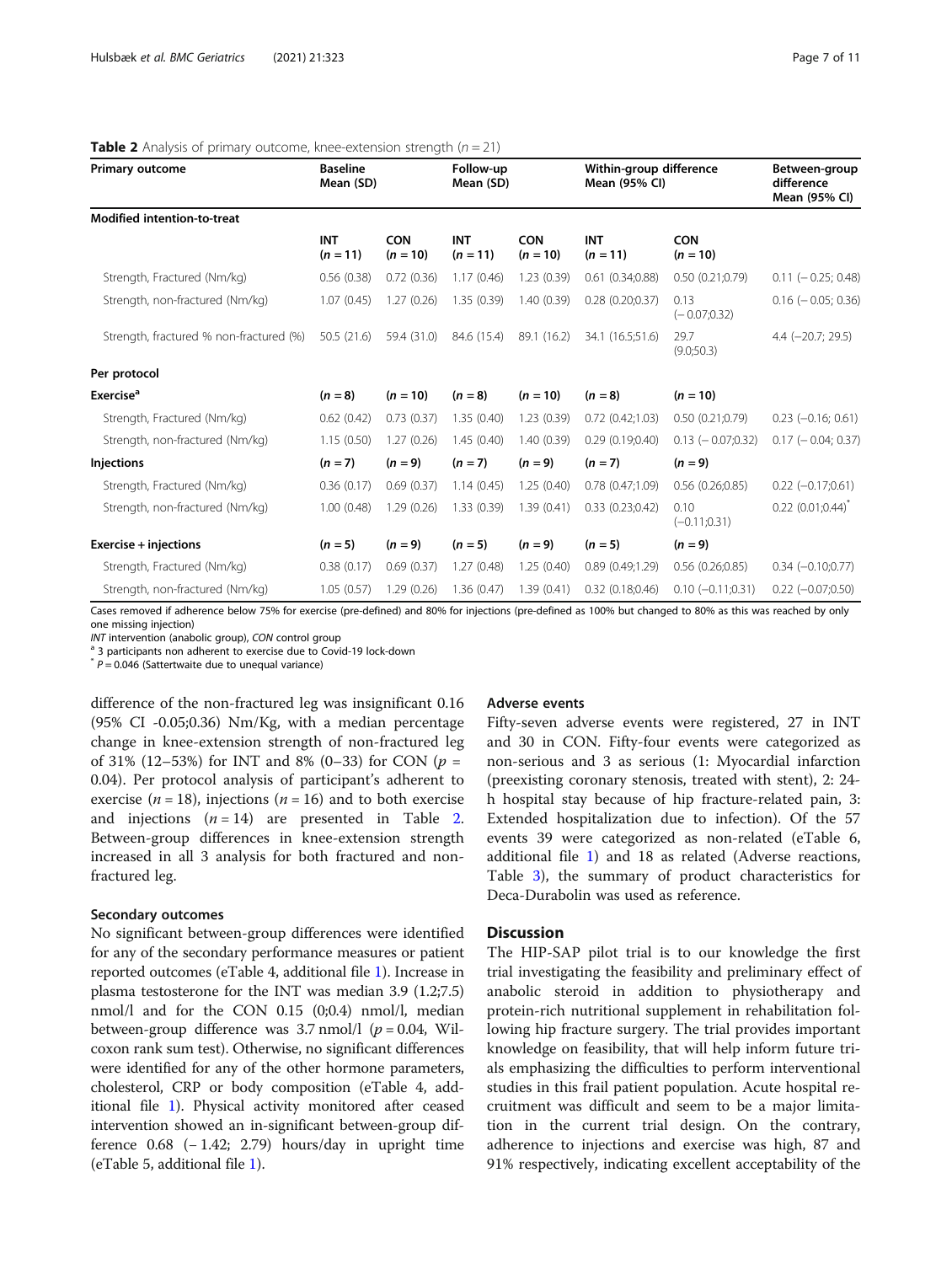<span id="page-7-0"></span>Table 3 Adverse reactions by group<sup>a</sup>

| Event                                            | <b>INT</b> | CON            |
|--------------------------------------------------|------------|----------------|
| Increased lever parameters                       | 1          | $\mathfrak{D}$ |
| Increased cholesterol parameters (+triglyceride) | 3          | $\mathcal{P}$  |
| Increased sweating                               |            |                |
| Nausea                                           |            |                |
| Edema + (foot ulcer, upper side from edema)      |            |                |
| Rasch                                            |            |                |
| Increased PSA                                    |            |                |
| Hirsutism                                        |            |                |
| Increased blood pressure                         |            |                |
| Increased libido                                 |            |                |
| Total                                            | 10         | 8              |

<sup>a</sup>Categorized as potentially related to anabolic steroid prior to un-blinding

intervention. Although inconclusive due to the small sample size, promising tendencies were seen for the addition of anabolic steroid on primary outcome of knee-extension muscle strength.

#### Recruitment

The inclusion rate of approximately 1.8 patients pr. month was low and less than half of what we expected based on a previous RCT  $[1]$  $[1]$ , but comparable to trials with similar interventions [[28](#page-10-0)–[30](#page-10-0)]. The two most dominant reasons for non-eligibility were "not homedwelling" (18%) and "cognitive dysfunction" (16%). Of eligible patients 41% was included. The most frequent reason to decline participation was feeling 'Overwhelmed and stressed by situation'. It is well known that recruitment efficacy declines with increasing age of the population, and often inclusion targets are not met in populations of acute hospitalized geriatric patients [[31](#page-10-0)– [33\]](#page-10-0). For hip fracture patients the first postoperative days are characterized by fatigue, pain, dullness from medication. They experience a severe decline in mobility, increased dependency and many are concerned with life after the fracture [\[34](#page-10-0), [35](#page-10-0)]. The highly accelerated acute hospital stay (median 8 days), left few post-operative days and little time for inclusion and outcome assessment, in addition to the many standard clinical procedures during admission. Therefore, being in a stressful situation with little time to consider participation might have impeded recruitment, and some patients asked for the possibility to consider participation and decide when back home. Positively and contrary to our anticipations, worries about adverse events related to trial medication, was not a major issue for this population.

In this trial, rather conservative eligibility criteria were applied, since the use of anabolic steroid is novel in this multimorbid patient group. Less restrictive eligibility criteria could be considered in future trials, e.g. patients residing at nursing homes or those with mild cognitive dysfunctions, might be able to participate, when situated in known surroundings, and with the right support [\[36](#page-10-0)]. Postponing inclusion and 'Consent by proxy' should be considered to increase inclusion rate. Acute illness as a result of surgery e.g. renal impairment may also be modified by later inclusion.

# Adherence

Adherence to injections and physiotherapy with strength training was excellent and interpreted as an expression of good acceptability of the interventions. During the physiotherapy intervention, patients were able to progressively increase loads in the strength exercises throughout the trial period, supporting acceptability of intervention. On the contrary, adherence to the nutritional supplement was lower than expected (61%), but comparable to similar trials [\[37](#page-10-0), [38](#page-10-0)]. The patients described loss of appetite, nausea and disliking taste as the most frequent barriers for consumption. Loss of appetite and nausea could be a consequence of surgical stress and opioid treatment and not necessarily related to the product. Malnutrition is a modifiable potential risk factor for poor outcomes following hip fracture surgery [\[22](#page-9-0), [37](#page-10-0)]. Serum albumin concentration is the most commonly used serum marker of malnutrition, in which patients are considered to be malnourished when serum albumin concentrations are  $<$  35 g/L [\[39](#page-10-0)]. Given the albumin levels at baseline (mean of  $25.9$  g/L  $(2.8)$ ) all patients were malnourished (eTable 7, additional file [1\)](#page-8-0). At follow-up albumin values had increased to 39.3 g/L (3.3). None of the patients were malnourished when assessed by MNA-SF at baseline and only 5 patients were at risk of malnutrition. A consideration for future trials, is to individualize type of supplement and provided it only for patients at nutritional risk.

The retention to hospital controls was excellent, although some patients experienced getting out of the house and the transportation as strenuous. Home visits could be considered in future trials, or maybe a different form of anabolic steroid preparation, of which the patients or home care could administer.

#### Preliminary effect of primary and secondary outcomes

Although inconclusive, some tendencies were seen for the addition of anabolic steroid on the primary outcome of knee-extension muscle strength and in favor of INT in the modified intention-to-treat analysis. Also, in per protocol analyses, between-group differences for participant's adherent to the anabolic steroid almost reached significance for the non-fractured leg ( $p = 0.046$ ) in favor of INT.

Overall, a tendency of larger strength improvements was seen in the non-fractured leg compared to the fractured leg, probably due to less variance caused by trauma and surgery related pain and edema [\[2](#page-9-0), [40](#page-10-0)].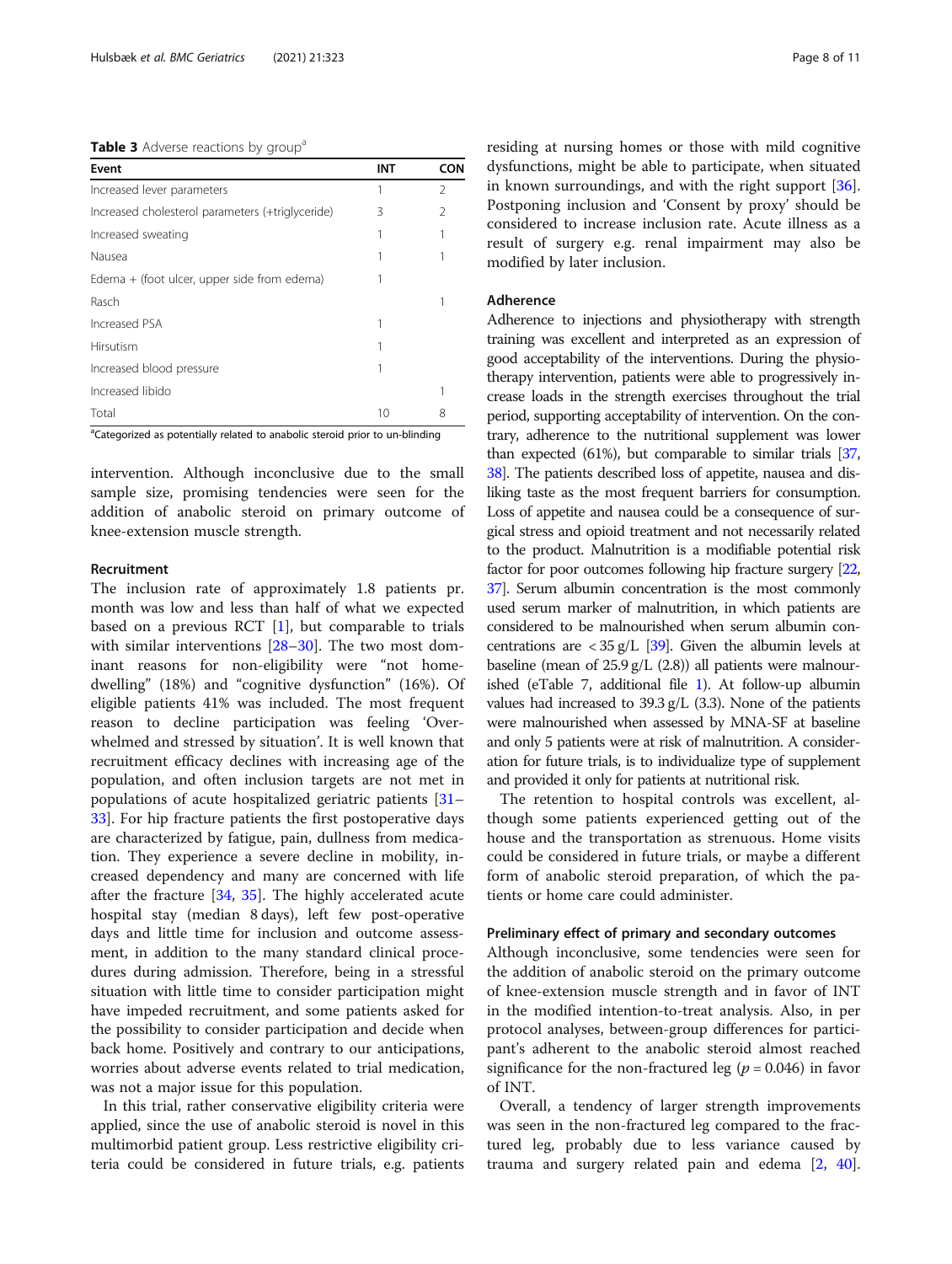<span id="page-8-0"></span>However, pain was not a limiting factor during strengthtesting. At baseline only 2 in INT and 4 in CON expressed moderate to severe pain  $(VRS > 1)$ , at followup no patients reported moderate to severe pain (eTable 8, additional file 1).

Disappointingly, no significant between-group difference was identified for secondary performance- or patient reported measures, while significant positive within-group changes were seen for gait, mobility and fear of falling, as expected. No within-group change were seen for hand grip strength, QoL, fatigue, depression, as in line with similar previous studies [\[23,](#page-10-0) [41](#page-10-0), [42\]](#page-10-0). Testosterone levels for both genders were very low at baseline, but as expected higher levels of testosterone were found in the INT at follow-up.

Several studies report decline in BMD following hip fracture [[43](#page-10-0)–[45](#page-10-0)]. Positively, INT showed a significant increase in whole body BMD of  $0.019$  g/cm<sup>2</sup> whereas it decreased for CON  $(-0.015 \text{ g/cm}^2)$ . A previous study also showed positive effect of 6 months treatment with nandrolone on LBM in elderly female hip fracture patients [[46\]](#page-10-0), but no significant between-group differences were seen for measures of LBM in the present study. The lack of effect is probably explained by short treatment period as well as low sample size. Weight loss in both groups can to some extent be explained by post-surgery edema and fluid retention at baseline, which is in line with the reduction in total LBM and in accordance with previous studies showing a reduction in LBM of 3.4–6.4% from 3 days after surgery until 2 months [[43](#page-10-0), [44](#page-10-0)].

#### Adverse events

Adverse events and adverse reactions were equally distributed in the two groups. Female hirsutism following anabolic treatment have been reported in a previous study [[30](#page-10-0)] and was a concern. Only one woman reported a slight increase in facial hair growth on the chin, but she used to shave prior to trial, and was not concerned with it, nonetheless injections were stopped as she was bothered with increased perspiration. Three patients had increased liver parameters, 2 (one in each group) with levels above the safety threshold, and medication was ceased. In both cases parameters were normalized within 2 weeks.

#### Strength and limits

A methodological strength is the trial design being a randomized blinded placebo-controlled trial. Further the deliverance of the exercise intervention mimics everyday practice, with initiation of the intervention during admission in the acute setting and continuing in the municipality for approximately 12 weeks. The content of the physiotherapy intervention is similar to the existing standard rehabilitation offered by the municipalities, which increases external validity and could ease implementation. Further, we consider it at a major strength, that progressive strength training were demonstrated to be feasible and with high adherence, since strength training is crucial for patients with hip fracture as loss of muscle strength is a serious consequence of the fracture, but also since preexisting sarcopenia is prevalent in this population [\[47\]](#page-10-0).

The trial is limited by the low inclusion rate, as we were not able to reach the calculated number needed in the trial. Thus, we were not able to conclude for or against the intervention. Further, the participants included were younger and had a higher prefracture functional level compared to the general population of older hip fracture patients admitted from own home [\[48](#page-10-0)]. Consequently, generalizability of the results will be limited to a similar population. However, even the fitter hip fracture patients have strength deficits and potential for improving strength and function. In a recently published study, we found that almost half of hip fracture patients were classified as probable sarcopenic using cut-points for knee extension strength of the nonfractured leg and hand grip strength [[49\]](#page-10-0). Furthermore, a study by Dyer et al. [[7\]](#page-9-0) showed that among the fitter patients, only 40–44% recovered their prefracture mobility independence.

Another limitation is not involving participants in the design of the study, which was not possible due to limited resources and the complexity of the trial.

# Conclusion

Early inclusion after hip fracture surgery to this crosscontinuum drug trial investigating the effect of anabolic steroid during rehabilitation seemed non-feasible, primarily due to a low inclusion rate. The trial illustrates the complexity of challenges related to carrying out randomized controlled trials in patients with hip fracture. Although inconclusive due to the small sample size, promising tendencies were seen for the addition of anabolic steroid.

#### **Abbreviations**

INT: Intervention group; CON: Control group; RM: Repetition maximum; ICH-GCP: International conference on harmonisation - good clinical practice; VRS: Verbal rating scale; NMS: New mobility score; NYHA: New York Heart Association; PSA: Prostate specific antigen; HGS: Hand-grip strength; DEXA: Dual x-ray absorptiometry; BDM: Bone mineral density; LBM: Lean body mass; MNA-SF: Mini nutritional assessment short form; TUG: Timed up and go; DEMMI: The de mortons mobility index; HRQoL: Health related quality of life; Short FES-I: Short falls efficacy scale – international; GDS-15: Geriatric depression scale; CRF: Case report form; REDCap: Research electronic data capture; GCP: Good clinical practice; SOP: Standard operating procedure; AE: Adverse event; AR: Adverse reaction

#### Supplementary Information

The online version contains supplementary material available at [https://doi.](https://doi.org/10.1186/s12877-021-02273-z) [org/10.1186/s12877-021-02273-z](https://doi.org/10.1186/s12877-021-02273-z).

Additional file 1. Supplementary material (eMethod and eTables 1-8)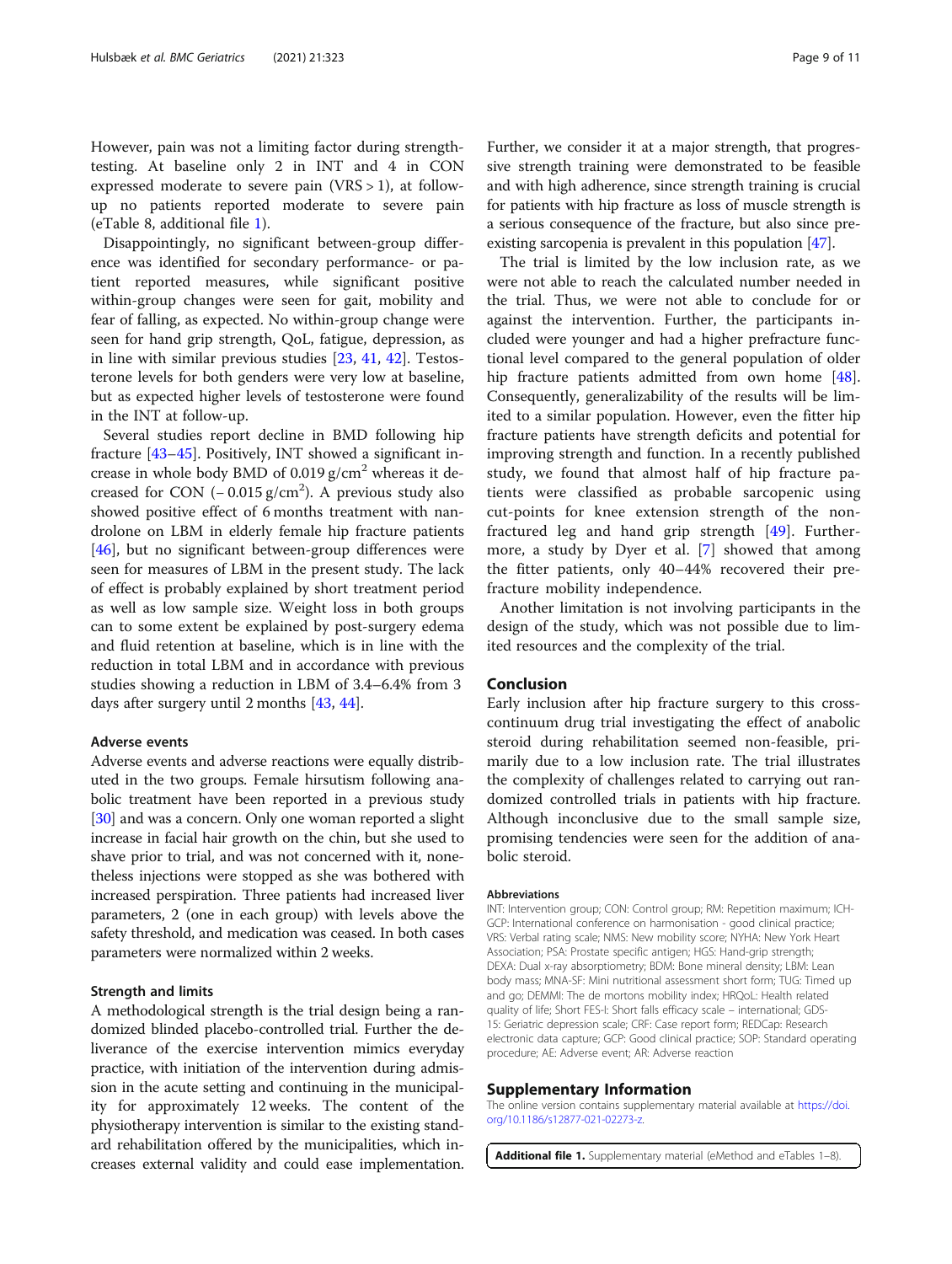#### <span id="page-9-0"></span>Acknowledgements

We thank the municipalities in the uptake area of Hvidovre Hospital for their collaboration.

#### Authors' contributions

SH drafted the manuscript and all authors have revised and approved the manuscript. HK, MTK, TB and NBF drafted the original idea for this trial. All authors contributed in the trial design process. MTK was sponsor and the main responsible for completion of the trial. IB was primary investigator. SH was project coordinator and responsible for the daily operation (coordination between trial collaborators, screening and information of eligible participants, coordinating all trial related events, outcome assessor, data collection and management). IB, JEBJ and NBF included participants, and assesses adverse events/reactions.

#### Funding

This work is supported by the Capital Regions Research Fund for Health Research (2017–188); The Capital Regions Cross-continuum Fund (P-2017-1-0, P-2018-2-01); and the Danish Physiotherapy Association (2017) and Copenhagen University Hospital Amager-Hvidovre (2019, 2019–839). None of the funding providers influenced the design of the study, data collection, analysis, interpretation of data or writing the manuscript.

#### Availability of data and materials

MTK owns data, all authors have full access to the dataset. The datasets analyzed during the current study are available from the corresponding author on reasonable request.

# **Declarations**

## Ethics approval and consent to participate

Ethics approval has been granted by the Capital Regions Research Ethics Committee (H-18004495) on the 23rd of marts 2018. Informed consent was obtained from all study participants.

#### Consent for publication

Not applicable.

#### Competing interests

TB declares to have received speaker's honoraria for talks or expert testimony on the efficacy of exercise therapy to enhance recovery after surgery at meetings or symposia held by biomedical companies (Zimmer Biomet and Novartis). All other authors declare that they have no competing interests. Sponsor, investigator, and others involved in the project are employed by Copenhagen University Hospital, Hvidovre, or Copenhagen University Hospital, Rigshospitalet, and they have no financial interest in the trial.

#### Author details

<sup>1</sup>Physical Medicine and Rehabilitation Research - Copenhagen (PMR-C), Department of Physiotherapy and Occupational Therapy, Copenhagen University Hospital, Hvidovre, Denmark. <sup>2</sup>Department of Orthopedic Surgery, Copenhagen University Hospital, Hvidovre, Denmark. <sup>3</sup>Department of Clinical Research, Copenhagen University Hospital, Hvidovre, Denmark. <sup>4</sup>Department of Clinical Medicine, University of Copenhagen, Copenhagen, Denmark. 5 Department of Anesthesiology, Copenhagen University Hospital, Hvidovre, Denmark. <sup>6</sup>Department of Endocrinology, Copenhagen University Hospital, Hvidovre, Denmark. <sup>7</sup>Section for Surgical Pathophysiology 7621, Copenhagen University Hospital, Copenhagen Ø, Denmark.

#### Received: 10 December 2020 Accepted: 5 May 2021 Published online: 20 May 2021

#### References

- 1. Kronborg L, Bandholm T, Palm H, Kehlet H, Kristensen MT. Effectiveness of acute in-hospital physiotherapy with knee-extension strength training in reducing strength deficits in patients with a hip fracture: a randomised controlled trial. PLoS One. 2017;12(6):e0179867. [https://doi.org/10.1371/](https://doi.org/10.1371/journal.pone.0179867) [journal.pone.0179867](https://doi.org/10.1371/journal.pone.0179867).
- 2. Kristensen MT, Bandholm T, Bencke J, Ekdahl C, Kehlet H. Knee-extension strength, postural control and function are related to fracture type and

thigh edema in patients with hip fracture. Clin Biomech. 2009;24(2):218–24. [https://doi.org/10.1016/j.clinbiomech.2008.10.003.](https://doi.org/10.1016/j.clinbiomech.2008.10.003)

- 3. Kristensen MT, Foss NB, Kehlet H. Factors with independent influence on the "timed up and go" test in patients with hip fracture. Physiother Res Int. 2009;14(1):30–41. <https://doi.org/10.1002/pri.414>.
- 4. Benichou O, Lord SR. Rationale for strengthening muscle to prevent falls and fractures: a review of the evidence. Calcif Tissue Int. 2016;98(6):531–45. <https://doi.org/10.1007/s00223-016-0107-9>.
- 5. Yau DTY, Chung RCK, Pang MYC. Knee muscle strength and visual acuity are the most important modifiable predictors of falls in patients after hip fracture surgery: a prospective study. Calcif Tissue Int. 2013;92(3):287–95. <https://doi.org/10.1007/s00223-012-9681-7>.
- 6. Kristensen MT. Factors affecting functional prognosis of patients with hip fracture. Eur J Phys Rehabil Med. 2011;47(2):257–64.
- 7. Dyer SM, Crotty M, Fairhall N, Magaziner J, Beaupre LA, Cameron ID, et al. A critical review of the long-term disability outcomes following hip fracture. BMC Geriatr. 2016;16:158.
- 8. Haentjens P, Magaziner J, Colón-Emeric CS, Vanderschueren D, Milisen K, Velkeniers B, et al. Meta-analysis: excess mortality after hip fracture among older women and men. Ann Intern Med. 2010;152(6):380–90. [https://doi.](https://doi.org/10.7326/0003-4819-152-6-201003160-00008) [org/10.7326/0003-4819-152-6-201003160-00008](https://doi.org/10.7326/0003-4819-152-6-201003160-00008).
- 9. Beaupre LA, Binder EF, Cameron ID, Jones CA, Orwig D, Sherrington C, et al. Maximising functional recovery following hip fracture in frail seniors. Best Pract Res Clin Rheumatol. 2013;27(6):771–88. [https://doi.org/10.1016/j.berh.2](https://doi.org/10.1016/j.berh.2014.01.001) [014.01.001](https://doi.org/10.1016/j.berh.2014.01.001).
- 10. Hansen L, Mathiesen AS, Vestergaard P, Ehlers LH, Petersen KD. A health economic analysis of osteoporotic fractures: who carries the burden? Arch Osteoporos. 2013;8(1-2):126. [https://doi.org/10.1007/s11657-013-0126-3.](https://doi.org/10.1007/s11657-013-0126-3)
- 11. Hernlund E, Svedbom A, Ivergård M, Compston J, Cooper C, Stenmark J, et al. Osteoporosis in the European Union: medical management, epidemiology and economic burden. A report prepared in collaboration with the International Osteoporosis Foundation (IOF) and the European Federation of Pharmaceutical Industry Associations (EFPIA). Arch Osteoporos. 2013;8:136.
- 12. Diong J, Allen N, Sherrington C. Structured exercise improves mobility after hip fracture: a meta-analysis with meta-regression. Br J Sports Med. 2016; 50(6):346–55. [https://doi.org/10.1136/bjsports-2014-094465.](https://doi.org/10.1136/bjsports-2014-094465)
- 13. Lee SY, Yoon B-H, Beom J, Ha Y-C, Lim J-Y. Effect of lower-limb progressive resistance exercise after hip fracture surgery: a systematic review and metaanalysis of randomized controlled studies. J Am Med Dir Assoc. 2017;18: 1096.e19–26.
- 14. Auais MA, Eilayyan O, Mayo NE. Extended exercise rehabilitation after hip fracture improves patients' physical function: a systematic review and metaanalysis. Phys Ther. 2012;92(11):1437–51. [https://doi.org/10.2522/ptj.20110274.](https://doi.org/10.2522/ptj.20110274)
- 15. Beckmann M, Bruun-Olsen V, Pripp AH, Bergland A, Smith T, Heiberg KE. Effect of exercise interventions in the early phase to improve physical function after hip fracture – a systematic review and meta-analysis. Physiother (United Kingdom). 2020;108:90–7.
- 16. Colón-Emeric CS. Postoperative management of hip fractures: interventions associated with improved outcomes. Bonekey Rep. 2012;1:241.
- 17. Fiatarone Singh MA. Exercise, nutrition and managing hip fracture in older persons. Curr Opin Clin Nutr Metab Care. 2014;17(1):12–24. [https://doi.org/1](https://doi.org/10.1097/MCO.0000000000000015) 0.1097/MCQ.00000000000000015
- 18. Farooqi V, van den Berg MEL, Cameron ID, Crotty M. Anabolic steroids for rehabilitation after hip fracture in older people. Cochrane Database Syst Rev. 2014;2014:CD008887.
- 19. Hulsbæk S, Ban I, Aasvang TK, Jensen JEB, Kehlet H, Foss NB, et al. Preliminary effect and feasibility of physiotherapy with strength training and protein-rich nutritional supplement in combination with anabolic steroids in cross-continuum rehabilitation of patients with HIP fracture: protocol for a blinded randomized controlled pilot trial (HIP-SAP1 trial). Trials. [https://doi.](https://doi.org/10.1186/s13063-019-3845-y) [org/10.1186/s13063-019-3845-y.](https://doi.org/10.1186/s13063-019-3845-y) 2019;20(1):763.
- 20. Eldridge SM, Chan CL, Campbell MJ, Bond CM, Hopewell S, Thabane L, et al. CONSORT 2010 statement: extension to randomised pilot and feasibility trials. BMJ. 2016; [https://doi.org/10.1136/bmj.i5239.](https://doi.org/10.1136/bmj.i5239)
- 21. Hoffmann TC, Glasziou PP, Boutron I, Milne R, Perera R, Moher D, et al. Better reporting of interventions: template for intervention description and replication (TIDieR) checklist and guide. BMJ. 2014;348(mar07 3):g1687. [https://doi.org/10.1136/bmj.g1687.](https://doi.org/10.1136/bmj.g1687)
- 22. Bauer J, Biolo G, Cederholm T, Cesari M, Cruz-Jentoft AJ, Morley JE, et al. Evidence-based recommendations for optimal dietary protein intake in